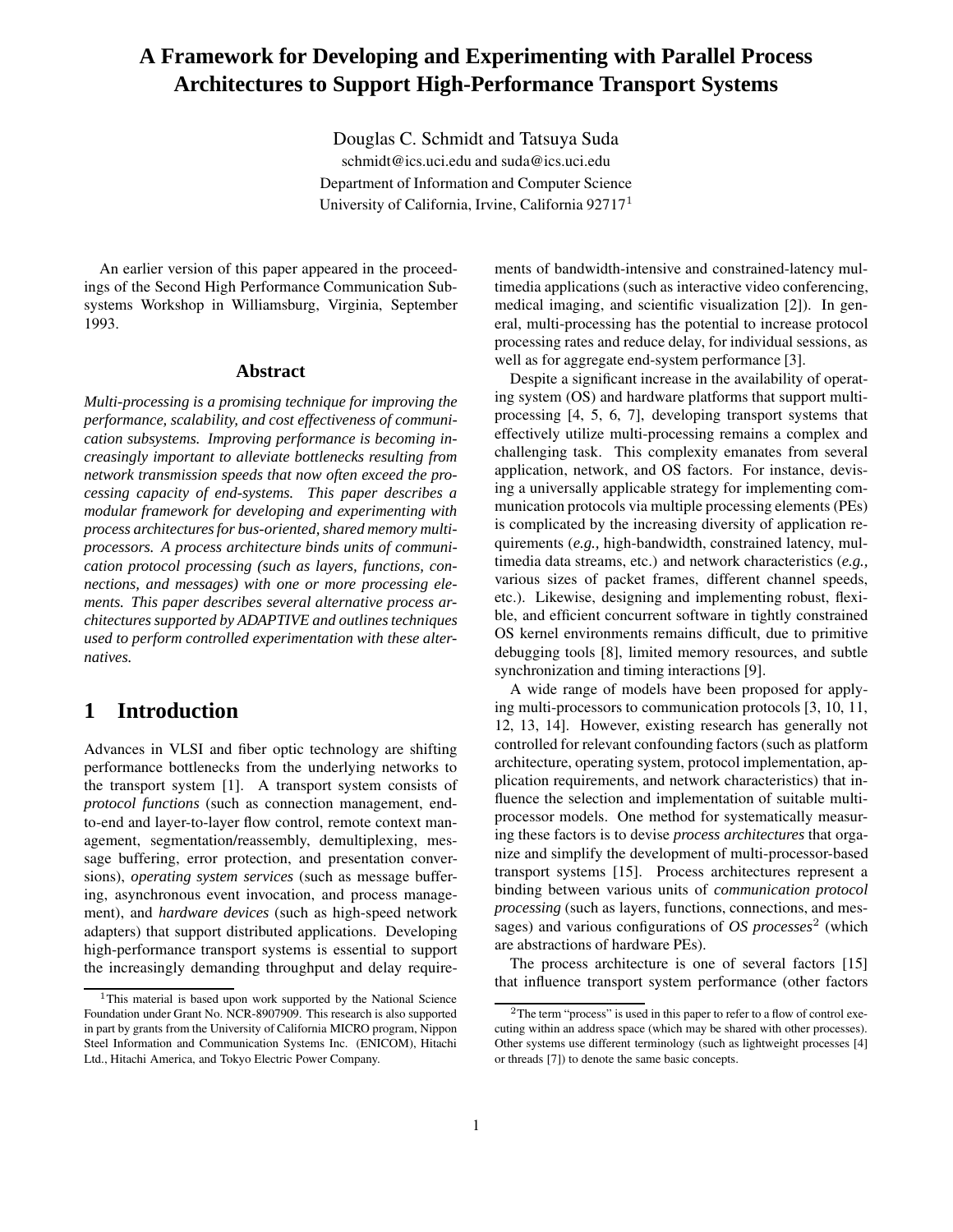include protocol design and implementation, along with bus, memory, and network interface characteristics). In general, the policies and mechanisms offered by a process architecture significantly affect key sources of application performance overhead such as memory-to-memory copying and data manipulation, process management, and synchronization [12, 16]. In addition, the choice of process architecture also influences demultiplexing strategies [17] and protocol programming techniques [18].

Selecting an appropriate process architecture is an important design decision in domains other than transport systems. For example, event-driven applications (particularly those that route or process messages on the basis of "connection" information) often perform non-communicationrelated tasks that benefit from a structured approach to multiprocessing [19]. However, our research focuses upon the impact of process architectures on transport system performance since communication protocol behavior and functionality is well-understood and relatively well-defined. Moreover, a large body of literature exists with which to compare our results.

This paper examines a framework for investigating process architecture policies and mechanisms that effectively utilize multi-processors to support applications running on high-speed networks. This framework is part of the ADAP-TIVE system [20], which provides an integrated set of tools and resources that simplify and automate certain transport system development and experimentation steps [19]. The paper is organized as follows: Section 2 outlines several alternative process architecture models supported by ADAP-TIVE and classifies related work according to the models presented; Section 3 describes how ADAPTIVE implements these process architectures by building upon existing transport system components such as STREAMS [21] and multiprocessor versions of UNIX [4, 5]; and Section 5 discusses concluding remarks.

# **2 Alternative Process Architectures**

Three of the primary components in a multi-processor-based, event-driven transport system are *processing elements* (PEs), which are the underlying protocol execution agents, *data and control messages*, which are sent and received from multiple applications and network devices, and *protocol processing tasks*, which are the protocol-related functions performed upon messages as they arrive and depart. Two fundamental process architecture categories, *Task-based* and *Message-based*, may be discerned by examining the alternative methods they adopt for structuring and combining the primary transport system components. For example, the various Task-based models discussed below structure multiple PEs according to units of protocol functionality, whereas the Message-based models structure the PEs according to the protocol control and data protocol messages received from applications and network interfaces.

Although it is possible to implement any protocol with any model, the process architectures in each category exhibit different structural and performance characteristics. For instance, process architectures exhibit structural characteristics that difference in terms of (1) the granularity of the communication protocol processing unit (*e.g.,* layer, function, connection, message) that executes in parallel, (2) the degree of PE scalability (*i.e.,* fixed versus dynamically scalable), (3) invocation semantics (*e.g.,* synchronous vs. asynchronous) and (4) the effort required to design and implement protocols and services via a process architecture [22]. Likewise, different application, OS and hardware platform, and network environment configurations may interact with different process architectures to yield significantly different performance results [23]. For example, certain process architectures described below exhibit different levels of data movement and context switching overhead.

The remainder of this section summarizes the general process architecture categories, classifies related work accordingly, and identifies several key factors that influence process architecture performance.

### **2.1 Task-based Process Architectures**

Task-based process architectures associate processes with protocol layers or protocol functions. Two Task-based process architectures supported in ADAPTIVE are *Layer Parallelism* and *Functional Parallelism*. The primary difference between these two models involve the granularity of the protocol processing tasks (*i.e.,* layers are typically more coarsegrained than functions).

#### **2.1.1 Layer Parallelism**

Layer Parallelism is a "coarse-grained" Task-based process architecture that associates a separate process with each layer (*e.g.,* the presentation, transport, and network layers) in a protocol stack. Certain protocol header and data fields in each incoming and outgoing message may be processed in parallel as they flow through the "layer pipeline" (shown in Figure 1 (1)). The following pseudo-code illustrates the general structure of a process in the Layer Parallelism model:

```
procedure layer_n_service is
begin
   loop
      receive next message from queue
      perform layer processing
      if additional processing is needed then
         pass message either up or down
            to the next process via IPC
   end loop
end
```
An actual implementation generally contains a fixed amount of processes(typically limited by the number of protocol layers) that operate in a "producer/consumer" manner by performing protocol processing and passing messages via interprocess communication (IPC) mechanisms between the layer pipeline stages.

Strict Layer Parallelism is often characterized by potentially high process management and communication overhead (particularly on a uni-processor, due to costs associated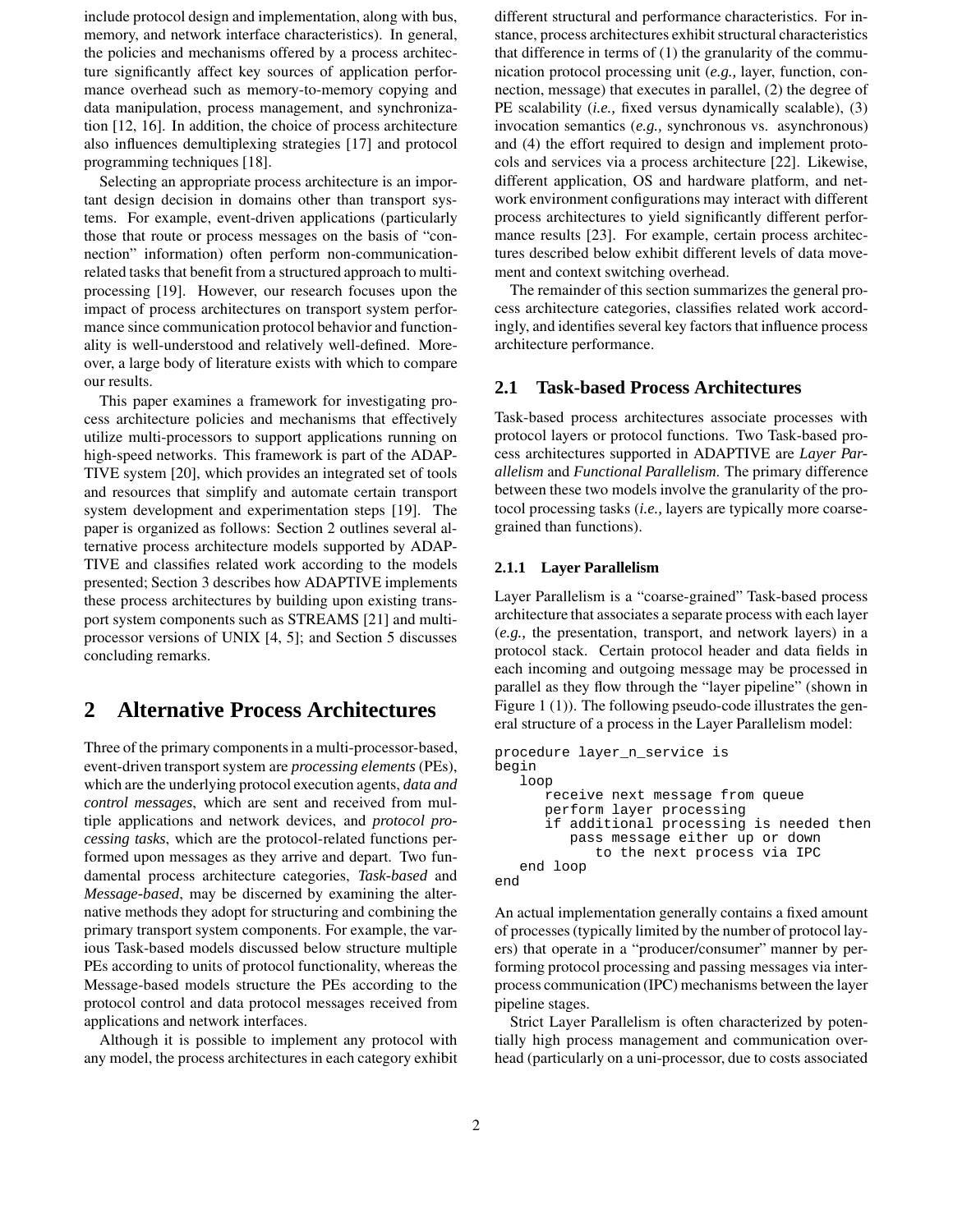

Figure 1: Task-based Process Architectures

with context switching [24]), and minimal support for load balancing (since processes are dedicated to specific protocol layers). Intra-layer buffering, inter-layer flow control, and stage balancing<sup>3</sup> are also typically necessary since processing activities in each layer may not execute at the same rate. Few transport systems utilize pure Layer Parallelism due to the performance overhead, although the XINU TCP/IP implementation [26] uses this approach to simplify the design and implementation of its networking subsystem. In addition, an empirical study of various software architectures for efficiently performing Layer Parallelism is presented in [23].

#### **2.1.2 Functional Parallelism**

Functional Parallelism is a "fine-grained" Task-based process architecture that utilizes one or more processes to execute multiple protocol functions (such as header composition, acknowledgement, retransmission, segmentation, reassembly, and routing) in parallel. Figure 1 (2) illustrates the general Functional Parallelism approach, where protocol functions (or clusters of protocol functions) are encapsulated in parallel finite-state machines that communicate by passing control and data messages to each other [27]. This behavior is typically characterized as follows:

```
procedure function_n_service is
begin
   loop
      receive next message from queue
      perform protocol function processing
      if more processing is necessary then
         pass the message to the next
            appropriate process(es) via IPC
   end loop
end
```
Several variants of the general Functional Parallelism

model are illustrated in Figure 1 (3) and Figure 1 (4). Figure 1 (3) illustrates a configuration with *temporal* parallelism [25], where several processes cooperate as a pipeline to execute clusters of protocol functions on messages flowing through the sender-side of a protocol session. A process in this configuration is generally structured as follows:

```
procedure temporal_parallelism_service is
begin
   loop
      receive next message from queue
```

```
perform protocol function processing
      if more processing is necessary then
         pass message to next process
            in the pipeline via IPC
   end loop
end
```
Figure 1 (4) illustrates another Functional Parallelism variant involving *spacial* parallelism, where multiple protocol functions (such as retransmission, flow control, congestion control, and presentation conversions) are performed in parallel on fields in each message (the final results may be discarded if errors are detected at intermediate stages). The Horizontally-Oriented Protocol Structure (HOPS) architecture [3] and the Multi-Stream Protocol (MSP) [13] exemplify this latter approach, which may be characterized by the following pseudo-code:

```
procedure spacial_parallelism_service is
begin
   loop
      receive next message from queue
      cobegin
         execute protocol functions 1..n
            on appropriate portions of the
            message
      coend
      if more processing is necessary then
         pass message to next
            process(es) via IPC
   end loop
end
```
The selection of variants such as temporal or spacial paral-

<sup>&</sup>lt;sup>3</sup>Stage balancing involves clustering protocol functions in order to equalize the time spent at each process in a pipeline [25]. In general, strict adherence to the layer boundaries specified by conventional communication models (such as the ISO OSI reference model) complicates stage balancing.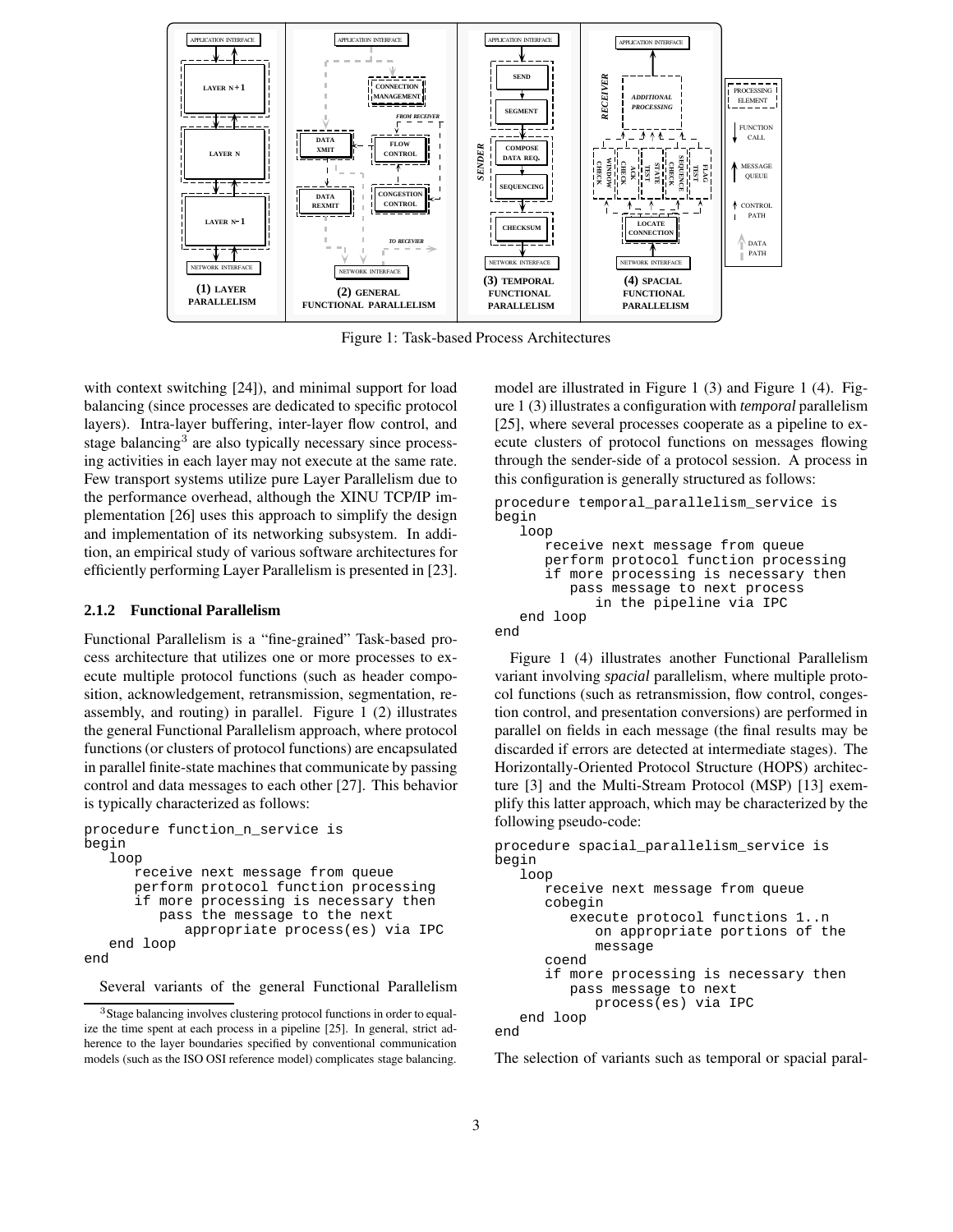lelism is highly dependent upon characteristics of the multiprocessor hardware platform and the structure of the communication protocol.

Functional Parallelism is often associated with "delayered" communication models [3, 10] that simplify stage balancing by relaxing conventional layering boundaries and enabling more propitious clustering of protocol functions. Within a cluster of functions executing within a single process, control flow is typically transferred as a consequence of the hardware updating a program counter to reference the next executable protocol function or instruction. Mechanisms for transferring control between processes, on the other hand, depend on the underlying process architecture, operating system, and hardware platform. For instance, IPC mechanisms may be necessary to transfer control between functions in different clusters that are executing on separate processing elements in a non-shared memory platform. Conversely, if several clusters are executing concurrently on separate threads in a shared address space, control may be transferred between functions by simply traversing a pointer link to the next cluster. Depending on the underlying process architecture and hardware platform, synchronization primitives may be necessary to protect resources shared between concurrently executing threads of control.

Performance experiments indicate that Task-based process architectures appear poorly suited for platforms where the number of prototocol task clusters exceeds the number of PEs [23]. This situation results is high levels of context switching overhead incurred during protocol processing. In general, careful protocol design and implementation, along with contention-free memory [12], may be necessary to minimize overhead resulting from communication and synchronization between functions executing in separate processes. For example, sophisticated message management facilities [28] may be required on multi-processor platforms to account for *cache affinity* interactions [29] when exchanging messages between PEs with separate instruction and data caches. Another potential limitation is the fixed amount of available parallelism, which is restricted by the number of layers or functions (this may not be a serious disadvantage if only a small number of PEs are available). On the other hand, Task-based approaches based on pipelining are relatively simple to design and implement. For instance, they typically map directly onto conventional layered communication models using well-structured "producer/consumer" designs where concurrency control within a layer is straightforward [22]. Likewise, Task-based approaches appear wellsuited for multi-processor architectures (such as transputers [10]) that lend themselves to efficient pipelined interconnections of multiple PEs.

## **2.2 Message-based Process Architectures**

Message-based process architectures associate processes with connections or messages rather than protocol layers or functions. Two message-based process architectures supported by ADAPTIVE are *Connectional Parallelism* and *Message Parallelism*. The primary difference between these approaches involve the granularity with which messages are demultiplexed onto processes. In particular, Connectional Parallelism demultiplexes all messages bound for the same connection to the same process, where as Message Parallelism typically demultiplexes messages to any suitable process (variousscheduling disciplines such as round-robin [12] and adaptive load balancing [30] techniques may be used to determine an approach process).

#### **2.2.1 Connectional Parallelism**

Connectional Parallelism is a coarse-grained Message-based process architecture that associates a separate process with every open connection. Figure 2 (1) illustrates this approach, where connections  $C_1, C_2, C_3$ , and  $C_4$  are each bound to separate processes that execute the requisite protocol functions on all messages associated with their connection. The following pseudo-code illustrates the general technique:

```
procedure connection_service is
begin
   while connection open loop
      receive next message from queue
      if outgoing message
         call write.put routine
      else if incoming message
         call read.put routine
   end loop
end
```
The general structure of a put routine is designed as follows:

```
procedure put is
begin
  perform protocol function processing
   if more processing is necessary then
      pass message to next put
         routine via function call
end
```
Depending on the number of layers and/or functions involved in the protocol processing, there may be several put routines invoked to process each message sent to a connection. For the outgoing direction, it relatively easy to determine the appropriate connection service process where a particular message belongs. For the incoming direction, however, a device driver or packet filter typically must perform a demultiplexing operation to determine which process a message is destined for. In general, Connectional Parallelism is well-suited for protocols that demultiplex early in their protocol stack since it is difficult to maintain a strict process-per-connection association across multiplexing boundaries [31, 32].

Connectional Parallelism is relatively simple to implement if an OS allows multiple activities (such as system calls, device interrupts, daemon processes) to proceed in parallel. Moreover, Connectional Parallelism exhibits low communication, synchronization, and process management overhead [14], as long as the number of PEs is greater than or equal to the number of connections. For instance, since all protocol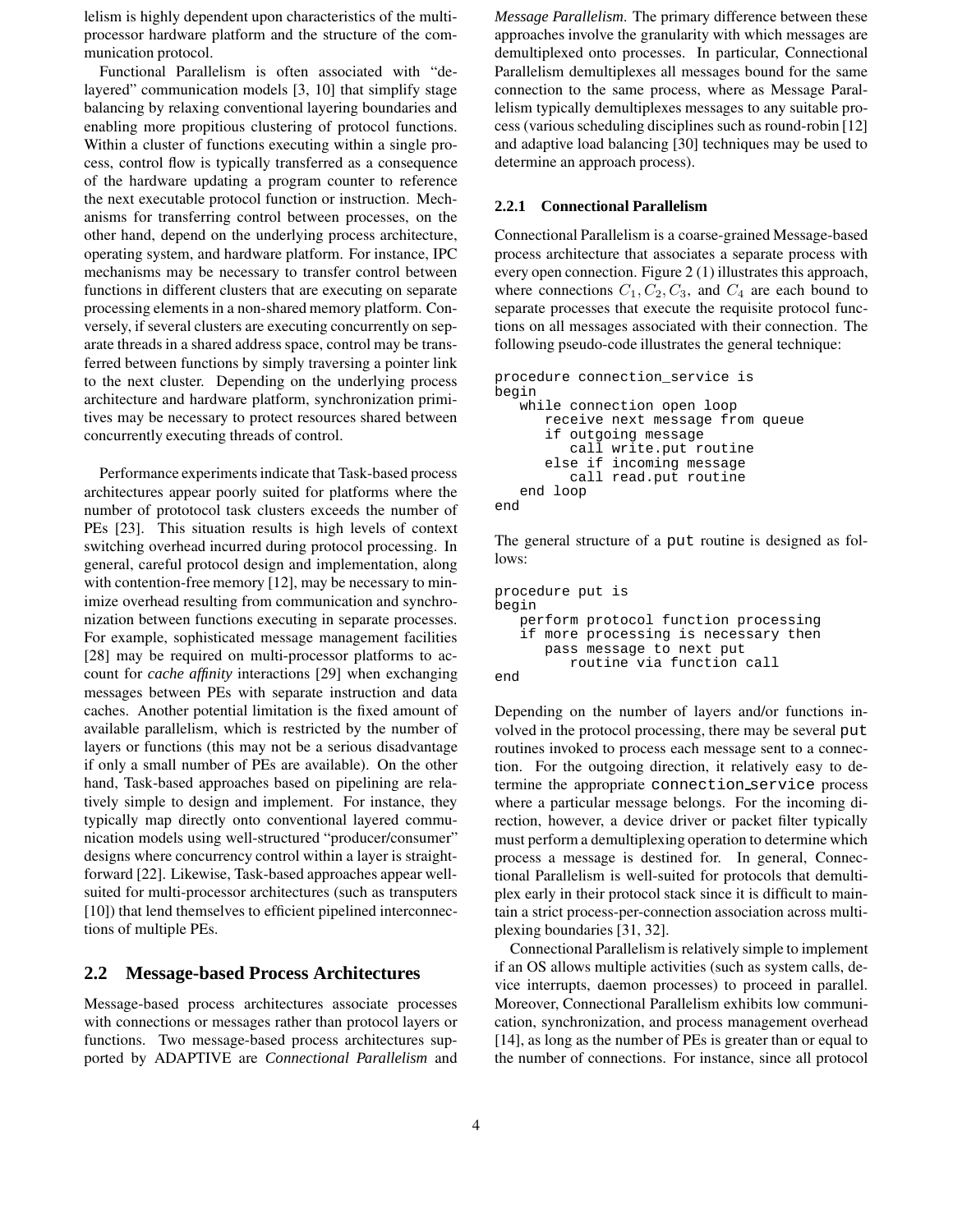

Figure 2: Message-based Process Architectures

context information may be associated with a process, messages may be passed between protocol layers via procedure calls, rather than using more complicated and costly interprocess communication (IPC) mechanisms. However, Connectional Parallelism only utilizes multi-processing to improve *aggregate* end-system performance, *i.e.,* each individual connection still executes sequentially.

Figure 2 (2) illustrates a variation of Connectional Parallelism called Directional Parallelism that associates a separate process with the sender-side and the receiver-side of a single connection [33, 34] in order to improve the utilization of available PEs. The general process architecture structure of this approach is as follows:

```
procedure directional_service is
begin
   while connection open loop
      receive next message from queue
      call put routine
   end loop
end
```
Note that this approach requires some external agent (*e.g.,* a device driver, packet filter, or application interface layer) to separate the incoming and outgoing messages.

In general, the Directional Parallelism model requires a high degree of independence between the sender and receiver portions of a protocol [35], as well as bi-directional flow of application data [27]. A limitation with both the Connectional and Directional process architectures is that load balancing across multiple processes is difficult with Connectional Parallelism since a highly active connection may swamp its process with messages, leaving other processes tied up at less active or idle connections. In addition, the Connectional Parallelism approach only applies to connection-oriented protocols.

### **2.2.2 Message Parallelism**

Message Parallelism is a fine-grained Message-based process architecture that associates a separate process with every incoming or outgoing message. As illustrated in Figure 2 (3), a process receives a message from an application or network interface and performs most or all of the protocol processing functions on that message. The following pseudo-code characterizes the work performed by each process:

```
procedure message_service is
begin
   loop
      receive next message from queue
      call put routine
   end loop
end
```
The general structure of a put routine is designed as follows:

```
procedure put is
begin
   perform protocol function processing
   if more processing is necessary then
      pass message to next put
         routine via function call
end
```
Unlike Connectional Parallelism, the device driver does *not* perform demultiplexing according to connection-related information in a message.

A large degree of potential parallelism exists with this approach, depending on the number of messages exchanged, rather than the number of connections, layers, or functions. Moreover, processing loads may be balanced more evenly among processes since each incoming message may be dispatched to an available process. The primary disadvantages of Message Parallelism involve the overhead resulting from (1) resource management and scheduling support necessary to associate a process with each message, (2) maintaining proper sequencing for events that must not be processed outof-order [36], (3) synchronization and mutual exclusion operations that also serialize access to resources (such as protocol control blocks that store information such as round-trip time estimates, retransmission queues, and addressing information) shared between messages destined for the same session. Synchronization becomes particularly complicated if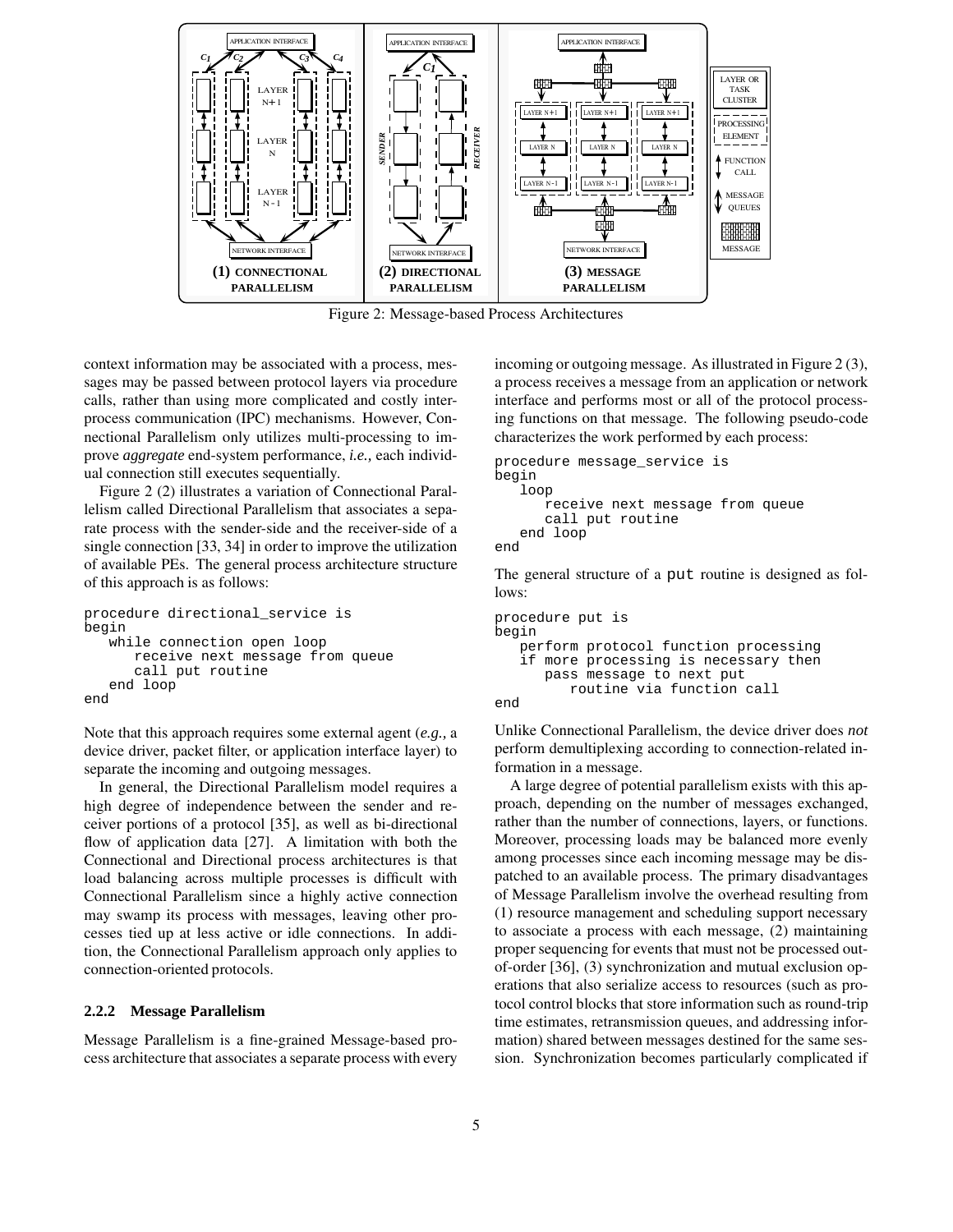

Figure 3: Hybrid Process Architectures

efficient access to shared memory is not available (such as in certain transputer environments). For connection-oriented protocols (such as TCP or TP4), this synchronization overhead may significantly reduce throughput and increase variance in message processing delay [14]. On the other hand, Message Parallelism appears quite suitable for connectionless or request-response protocols, where minimal interdependencies exist between consecutively arriving or departing messages. A number of projects have discussed, simulated, or utilized Message Parallelism as the basis for their process architecture structure [12, 11, 18, 14].

Compared with the Task-based approaches, Messagebased process architectures are characterized by more dynamic use of processes, which may enable them to scale-up to utilize larger numbers of PEs effectively. On the other hand, this scalability may be of limited value if a platform possesses a small number of PEs, which is typically the case for modern workstations and PCs. In addition, the increased dynamism also entails more sophisticated resource allocation and management facilities.

### **2.3 Hybrid Process Architectures**

Hybrid process architectures may be formed by combining certain features discussed above. For instance, Functional/Connectional Parallelism (shown in Figure 3 (1)) associates multiple processes with each connection. The general structure of this process architecture is as follows:

```
procedure layer n service is
begin
  loop
      get message from queue
      perform protocol function processing
      if more processing is necessary then
         pass message to next process via IPC
end
```
As with Connectional Parallelism, some external agent must demultiplex the messages onto the appropriate process to initiate the protocol processing.

## **2.4 Process Architecture Performance Factors**

The performance of the process architectures described above is influenced by various *external* and *internal* factors (shown in Figure 4). External factors generally treat the transport system as a "black box," and are useful for evaluating end-to-end performance *without* knowledge of, or modification to, a transport system's implementation. External factors that affect process architecture performance include (1) *application characteristics* – *e.g.,* the number of simultaneously active sessions, the class of service required by applications(such as reliable/non-reliable and real-time/nonreal-time [1]), direction of data flow (*i.e.,* uni-directional vs. bi-directional), and the type of traffic generated by applications, (2) *protocol characteristics* – *e.g.,* the class of protocol (such as connectionless, connection-oriented, and request/response) used to implement application services, and (3) *network characteristics* – *e.g.,* attributes of the underlying network environment (such as frame-size and channelspeed).

Internal factors, on the other hand, represent hardwareand software-dependent policies and mechanisms that characterize a transport system's implementation such as:

• **Degree of Parallelism:** Message-based process architectures may utilize a large number of processing elements effectively, whereas the Task-based approaches possess limitations that restrict their scalability. Conversely, certain alternatives (such as pipelined Functional Parallelism) do not function efficiently *without* multiple processing elements due to factors such as process management overhead.

• **Process Management Overhead:** process architectures exhibit different context switching and scheduling costs that depend on factors such as the number of available PEs, the type of scheduling policies employed (*e.g.,* preemptive vs. non-preemptive), and the protection domain (*e.g.,* user-mode vs. kernel-mode) in which the protocols execute.

• **Synchronization Overhead:** implementing communication protocols that execute concurrently often requires serializing access to shared objects (such as messages, message queues, protocol context records, and demultiplexing tables). Certain protocol and process architecture combinations (such as implementing connection-oriented protocols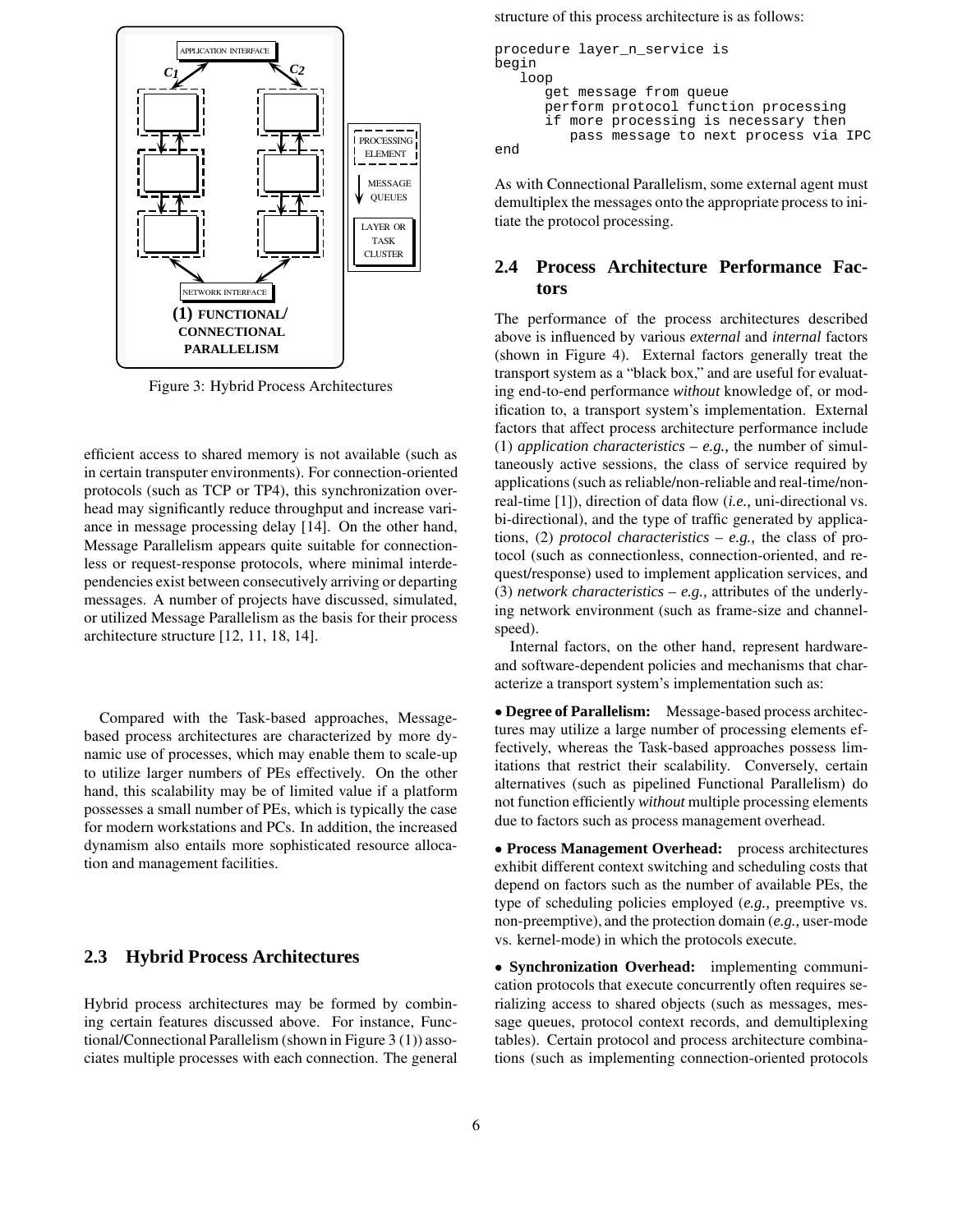

Figure 4: External and Internal Factors Influencing Process Architecture Performance

via Message Parallelism) may incur significant synchronization overhead due to the cost of managing locks that serialize access to shared objects [14]. In addition to reducing overall throughput, synchronization bottlenecks resulting from lock contention lead to un-predictable response time that complicates the delivery of constrained-latencymultimedia services [37]. Other sources of synchronization overhead involves contention for shared hardware resources such as I/O buses and global memory [38]. In general, hardware contention represents a hard upper limit on the benefits that may be accrued from multi-processing [23].

• **Communication Overhead:** Task-based process architectures generally require IPC to exchange messages between protocol processing components executing on separate PEs. Communication overhead results from memory-tomemory copying, message manipulation operations (such as checksum calculations and compression), and message passing costs incurred from synchronization and process management. In general, techniques for minimizing communication overhead utilize (1) sophisticated buffer management schemes that minimize data copying [39, 40, 41], (2) integrated layer processing techniques [42, 31], and (3) singlecopy network/host interface adapters [43].

• **Load Balancing:** certain process architectures (such as Message Parallelism) strive to utilize multiple PEs equitably, whereas others (such as Connectional, Layer, or Functional Parallelism) may underutilize or overutilize the available PEs under various circumstances involving network traffic patterns and application characteristics. Depending on the scheduling policies employed, process architectures that balance PE load generally help to alleviate processing bottlenecks [12].

# **3 Process Architecture Support in ADAPTIVE**

Given the diversity of external and internal factors described in the previous section, it appears unrealistic to expect a single process architecture to be appropriate for all application/OS/network hardware and software configurations. Therefore, ADAPTIVE provides an integrated framework of resources and tools [44] to support the development of, and experimentation with, a variety of process architectures. By controlling for confounding factors (such as platform architecture, operating system, protocol implementation, application requirements, and network characteristics), ADAPTIVE enables precise measurement of how a particular process architecture impacts application and transport system performance. The goal is to identify the circumstances where different process architectures result in significant performance improvements or degradations. This section focuses primarily on ADAPTIVE's process architecture support; other aspects of ADAPTIVE are described in [20, 19, 45].

The primary components of ADAPTIVE are designed to enhance both communication service flexibility and performance. To enhance service flexibility, ADAPTIVE maintains a collection of reusable "building block" protocol functions (such as acknowledgment, retransmission, segmentation, reassembly, sequencing, checksumming, and routing) in a *protocol resource pool* [44]. These functions may be composed together to generate application-tailored *protocol machines* that are customized for different application service classes [1] (shown in Figure 5 (1)). A protocol machine contains a collection of functions that provide the minimal set of functionality required to perform a particular application service (such as transferring voice, video, text, and image data). A protocol machine *configuration* describes the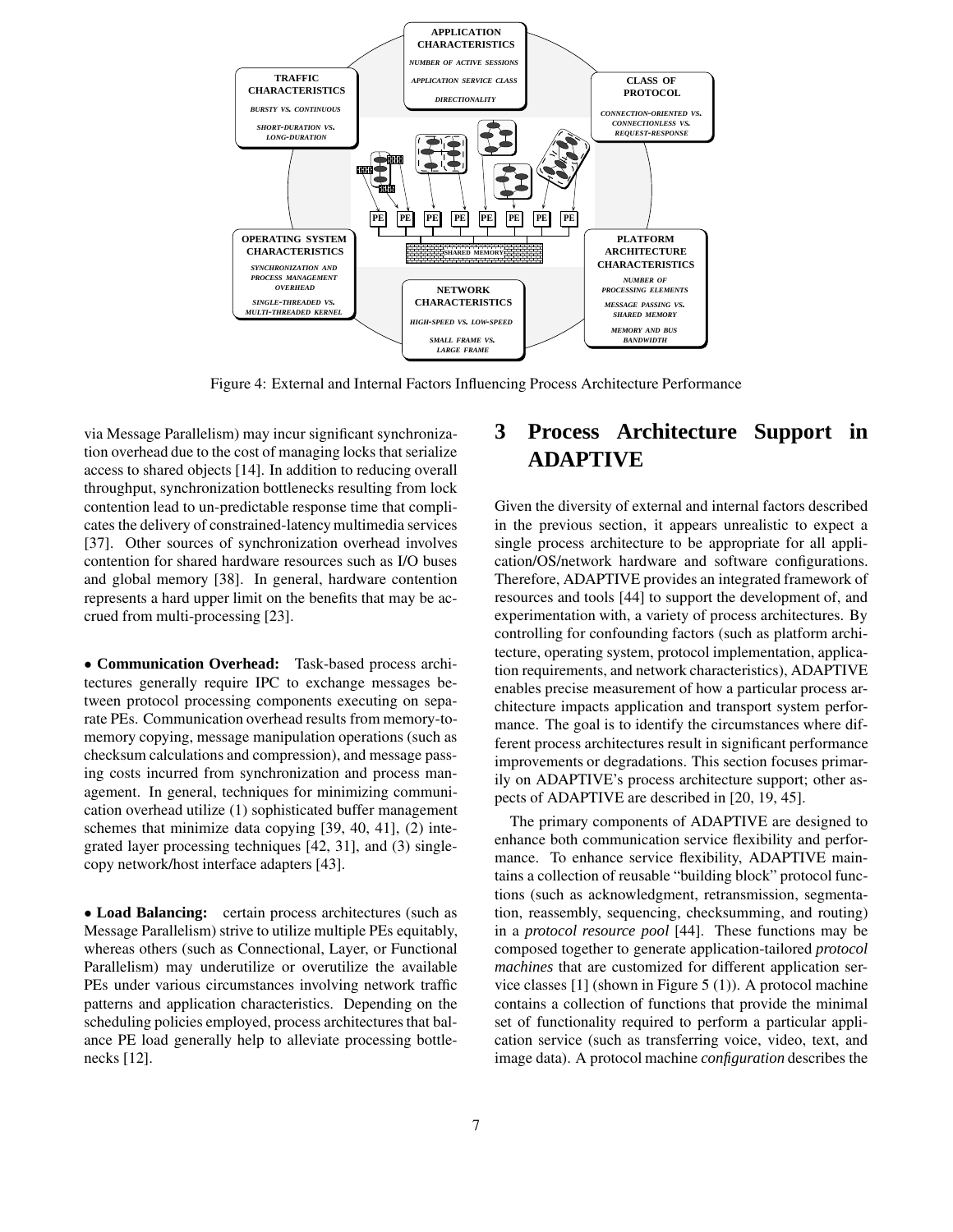

Figure 5: ADAPTIVE Architecture

functional characteristics of a protocol machine, where as a protocol machine *instantiation* is an executable representation containing platform-dependent protocol resources (such as object code and data) that may be optimized to run efficiently on a particular target platform [19].

To support complex applications (such as teleconferencing), multiple protocol machines may be consolidated to form a *session*. A *session manager* coordinates a set of related protocol machines by generating and interpreting session control information and performing various management tasks such as adding, modifying, or deleting data streams dynamically. Figure 5 (2) depicts the relationships between these various entities during execution. In this figure, application A maintains two sessions: session 1 contains two outgoing data streams and one incoming data stream and session 2 contains a single outgoing data stream. Each data stream is implemented by a different protocol machine, which is coordinated by a session manager in each session. ADAPTIVE utilizes a de-layered communication model that demultiplexes messages onto protocol machines as soon as possible (*e.g.,* at the data link or network layer) to (1) reduce or eliminate unnecessary or replicated functionality (such as per-layer demultiplexing and error checking) and (2) increase the amount of parallelism available to the transport system.

To enhance performance, application-tailored protocol machines contain synchronization and mutual exclusion objects necessary to execute efficiently and correctly on multiprocessor platforms. ADAPTIVE is targeted for coarsegrained (*i.e.,* 4 to 30 PEs), symmetric shared memory multiprocessor platforms running general-purpose operating systems (such as UNIX [4], MACH [46], and NT [6]). These operating systems generally utilize a multi-threaded kernel that executes multiple system calls and device interrupts in parallel [5]. To provide a realistic environment for experimentation, ADAPTIVE's protocol implementations execute within the OS kernel, rather than in user-space [47]. Implementing protocols in the kernel helps reduce scheduling, context switching, and protection-domain boundary crossing overhead [48] and often allows more predictable response time due to the use of "wired" (rather than paged) memory.

### **3.1 Process Architecture Components**

To avoid redeveloping device drivers, message buffering schemes, and other transport system infrastructure components, ADAPTIVE is hosted within the STREAMS framework. STREAMS offers a modular and portable set of system calls, data structures, and utility routines that implement bi-directional, kernel-resident character-based I/O subsystems [21]. Contemporary implementations of STREAMS [4, 5, 49, 50] utilize shared memory, symmetric multiprocessing capabilities within a multi-threaded kernel address space.<sup>4</sup>

The STREAMS framework contains the standard components (*e.g.,* STREAM *heads*, *modules*, *multiplexors*, and *drivers*) shown in Figure 6. A STREAM head provides a queueing point where application data is segmented and reassembled into discrete messages that conform to the maximum size of a "transport interface data unit" (which represents the largest message an application may pass to a Stream) [51]. These messages are passed "downstream" from a STREAM head through zero or more modules and/or multiplexers to a driver, where they may be transmitted via a network interface to the appropriate underlying network. Likewise, drivers receive incoming messages from network interface attachments. These messages may be passed "upstream" through modules and/or multiplexors to the appropriate STREAM head. The STREAM head coalesces these messages into buffers provided by the receiver and notifies the recipient application process that data has arrived.

ADAPTIVE uses STREAM module and multiplexor components to cluster protocol functions. A module is linked together with its adjacent upstream and downstream modules via a single pair of *read* and *write* queues. A multiplexor, on the other hand, contains a set of queue pairs that may be linked above and below the multiplexor in essentially arbitrary configurations to form multiplexed internetworking protocol suites. In addition to maintaining a link to its adjacent module, each of the queues in an open Stream may store

<sup>4</sup> In the following discussion, the term "STREAMS" indicates the overall framework, whereas the term "Stream" refers to a cooperating set of data structures and subroutines that link an individual application session in userspace with optional protocol processing components and a network device driver in the kernel.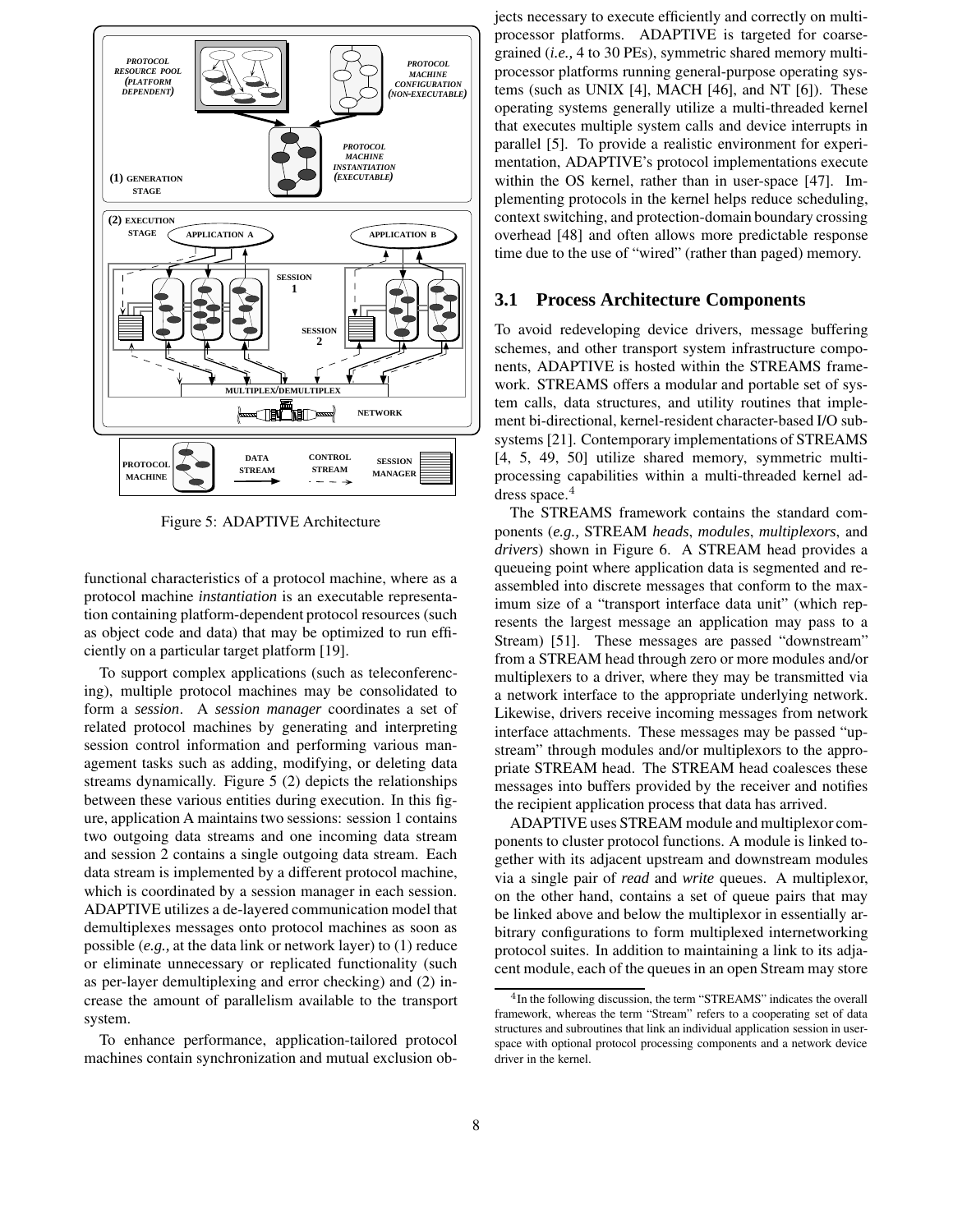

Figure 6: The STREAMS Architecture

a list of control and data messages that are sorted in "priorityorder." Read queues store messages arriving from network devices; write queues store messages generated by applications. The overhead of passing messages between modules and multiplexors is minimized by passing pointers to messages rather than copying data as the messages are processed and exchanged between modules and/or multiplexors.

Queues also contain several standard subroutines that perform (1) Stream initialization and termination activities (such as allocating and releasing per-session protocol control blocks, respectively) and (2) *immediate* and/or *deferred* protocol processing functions on messages flowing through a Stream. Immediate processing is performed by a queue's put subroutine when a message arrives at a queue. Protocol processing operations that must be invoked immediately (such as handling high-priority TCP "urgent data" messages) are typically performed by put. Deferred processing is performed by a queue's service subroutine. A service subroutine typically implements protocol operations that do not execute in short, fixed amounts of time (such as performing a three-way handshake to establish an end-to-end network connection) or that will block indefinitely due to layerto-layer flow control conditions within a Stream.

To enhance efficiency, the STREAMS components execute within the OS kernel. $5$  To enhance flexibility, the module and multiplexor components may be linked together dynamically by user-level or kernel-level commands to form complete protocolsuites (such as those specified by the Internet, ISO OSI, and F-CSS [44] communication models). To enhance modularity and reusability, the connectionless and connection-oriented protocols implemented in ADAPTIVE conform to the Transport Provider Interface (TPI) [53]. The TPI provides a message-based service interface to kernelresident protocol stacks. This interface shields applications from the implementation details of a particular communication protocol. Applications access the underlying TPI components via a C++ veneer [54] to the Transport Layer Interface (TLI) [55]. This C++ veneer contains classes and operations that provide local context management, connection establishment and termination, data transfer, and option handling.

In general, the modularity of the STREAMS components facilitates experimentation with different process architectures by controlling confounding factors such as platform architecture, operating system, and protocol implementation. For example, the process architecture alternatives described in Section 2 may be implemented via STREAMS by associating processes with different module and multiplexor configurations. As described in the following section, the STREAMS-based version of ADAPTIVE supports Layer Parallelism, Functional Parallelism, Connectional Parallelism, and Message Parallelism, as well as several hybrid process architectures.

# **4 Implementing Alternative Process Architectures**

This section illustrates the implementation of several process architectures via a combination of STREAMS components and multiple processes operating in kernel-mode.<sup>6</sup> These examples are based upon STREAMS implementations of the data transfer and reception portions of a non-proper subset of TCP and UDP. A particular process architecture may be selected implicitly by ADAPTIVE's higher-level tools and/or explicitly by developers [19]. For example, developers typically instrument protocol machines with various synchronization objects (such as mutex and condition variables, counting semaphores, and readers/writer locks [56]). This instrumentation process is facilitated by several features of the C++ language such as (1) abstract base classes, inheritance, and dynamic binding, (2) parameterized types, (3) transparently extensible free store management, (4) conditional compilation, and (5) member function inlining [57]. For example, protocol machines developed with reusable protocol mechanism objects ADAPTIVE's protocol resource pool may be instrumented automatically with synchronization stubs. Depending on the process architecture, these protocol mechanism objects are conditionally compiled to activate the mutual exclusion code required to synchronize interactions between objects at run-time. The intent is to decouple the operations that implement the protocol functions from the operations and synchronization objects required to implement the process architecture framework [14]. When combined with the module and multiplexor STREAMS components, these synchronization objects enable the flexible configuration of protocol machines that execute via one or

<sup>&</sup>lt;sup>5</sup>Protocol processing functionality may also be migrated to off-board processors [52] due to STREAMS's emphasis on well-defined service interfaces and message passing.

 $6$ The current implementation uses the kernel-level threads [4] available within the SunOS 5.2 operating system.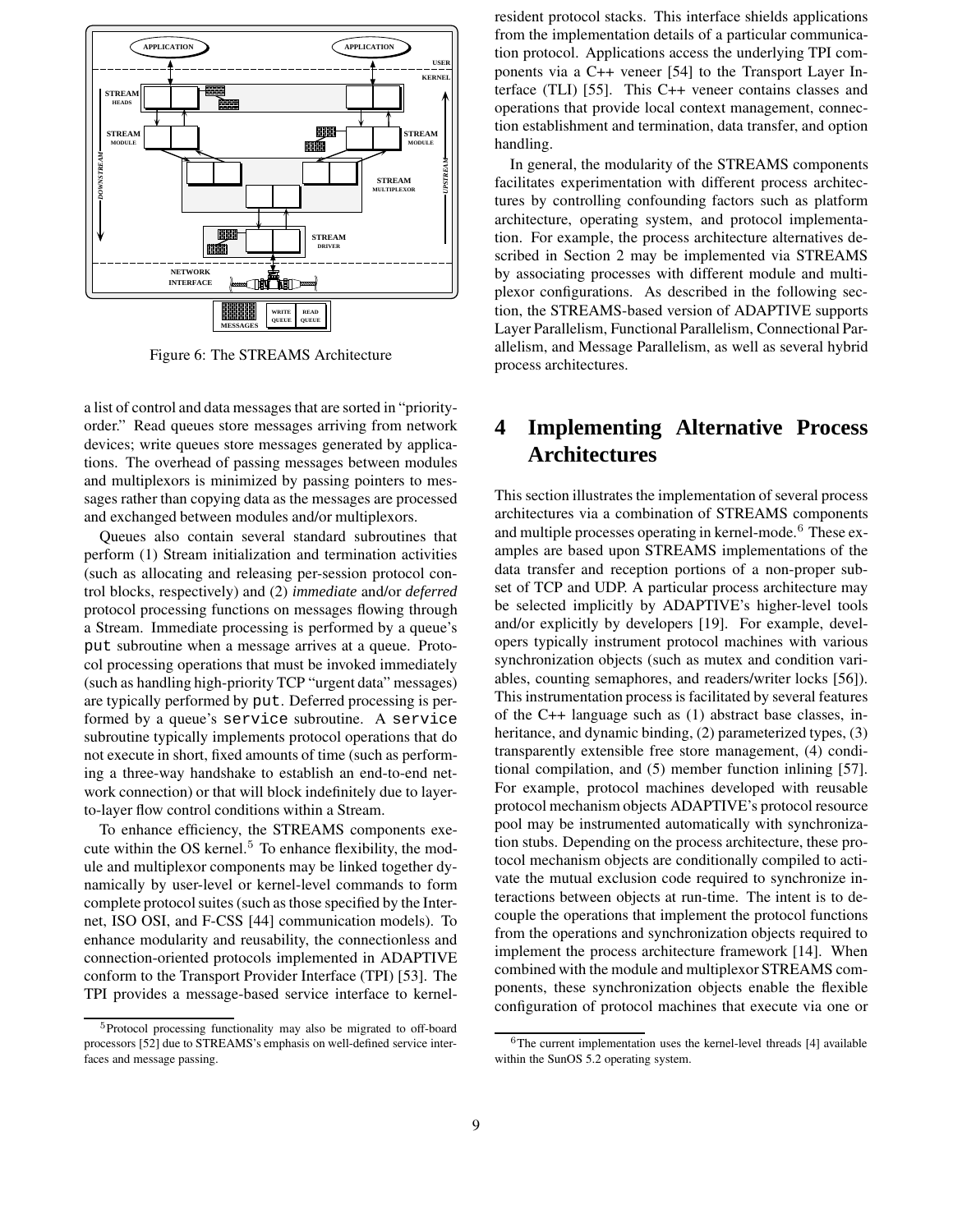

Figure 7: Connectional and Directional Parallelism

more process architectures with a minimal amount of redevelopment effort.

## **4.1 Example 1: Connectional and Directional Parallelism**

The protocol machines for Connection  $C_1$  and  $C_2$  depicted in Figure 7 illustrate two related variants of the Connectional Parallelism process architecture. Connection  $C_1$  associates a separate process with the protocol machines implemented via its write and read queues. The write queue's wput subroutine performs all outgoing protocol processing operations on messages sent from an application before passing the messages to the network interface. Likewise, the read queue rput subroutine performs all incoming protocol processing operations on messages received from the network before passing them up to an application. Note that demultiplexing is performed at the network interface, and once a process begins execution all the context information for this protocol session is directly available. This enables a process to operate on its connection's messages without incurring much additional demultiplexing, synchronization, and process management overhead.

ADAPTIVE's modular architecture enables controlled measurement of the performance impact that results from reconfiguring a process architecture. For example, the Connectional Parallelism implementation (shown in Connection  $C_1$ ) may be modified to use a process architecture that associates separate processes with the sender-side and receiverside of each connection (shown in Connection  $C_2$ ). This Directional Parallelism approach utilizes additional parallelism without modifying most of the other STREAMS components and protocol machine functions.



Figure 8: Hybrid Functional/Connectional Parallelism

## **4.2 Example 2: Functional/Connectional Parallelism**

The protocol machines illustrated in Figure 8 utilize a hybrid Functional/Connectional Parallelism process architecture that associates separate processes (each executing clusters of protocol functions) with a particular connection. As shown in the figure, processes cooperate in a producer/consumer manner, operating in parallel on the header and data fields of multiple incoming and outgoing messages. A daemon process is associated with every queue, and depending on the "direction" (*i.e.,* incoming or outgoing) of a message, each queues' wsvc or rsvc subroutine performs certain protocol functions before passing the message to an adjacent queue accessed via a separate process.

Depending on factors such as the ratio of protocol functions (which are typically fixed when a protocol machine is configured) to connections (which may increase or decrease dynamically at run-time), the hybrid Functional/Connectional Parallelism process architecture may utilize a larger amount of available parallelism, compared with the Connectional or Directional Parallelism approaches described above. As with the Connectional Parallelism example, it is possible to modify certain aspects of the protocol machines to utilize an alternative process architecture. For instance, rather than associating processes with clusters of application-tailored protocol functions, the functions may be configured to form a Layer Parallelism process architecture that associates processes and functions with the standard OSI or TCP/IP protocol layers.

### **4.3 Example 3: Message Parallelism**

The preceding examples illustrate STREAMS-based implementations of a connection-oriented TCP-like protocol. Fig-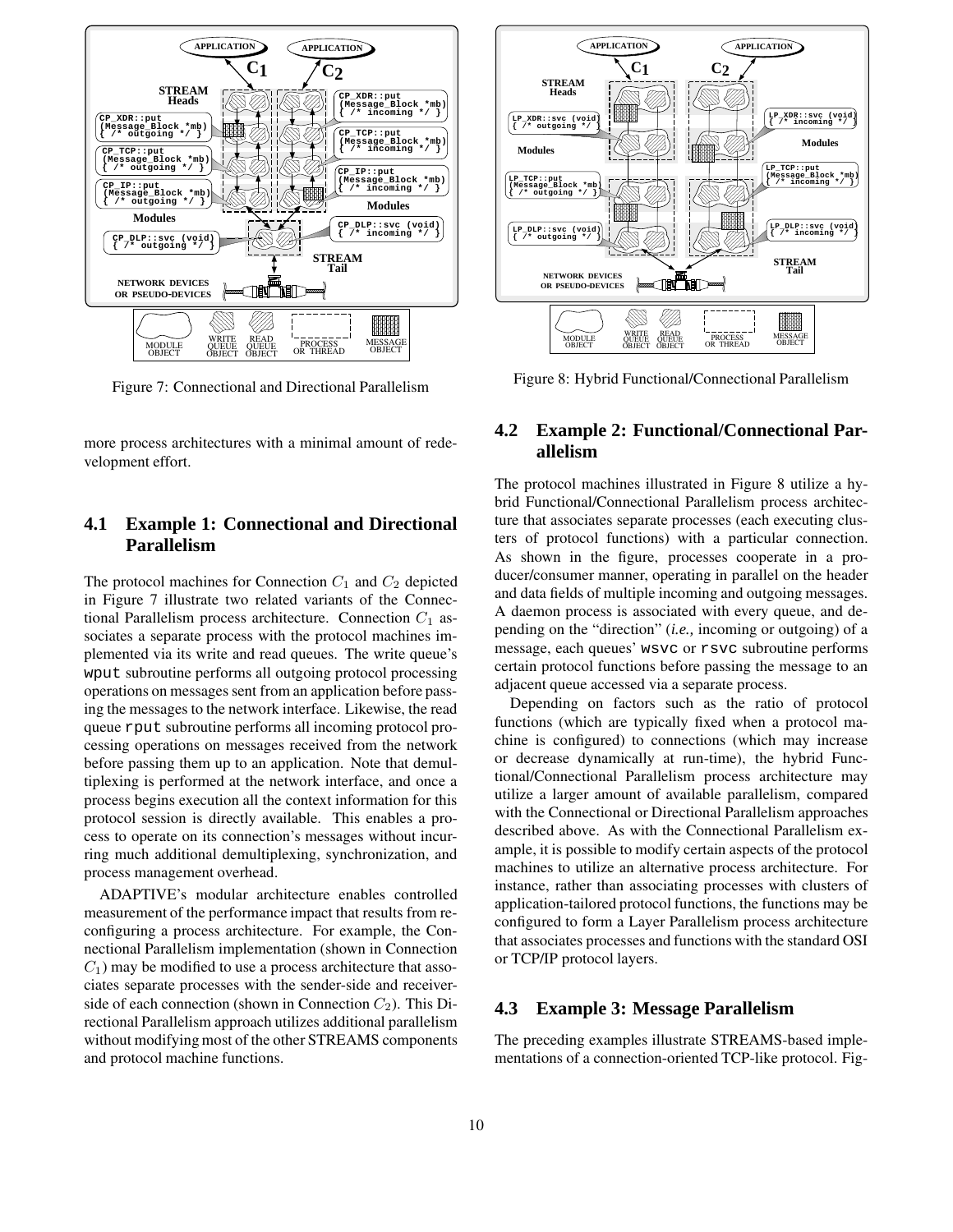

Figure 9: Message Parallelism

ure 9 illustrates a Message Parallelism implementation of a connectionless protocol. The sender and receiver protocol machines shown in Figure 9 are associated with separate daemon processes that handle each arriving or departing message concurrently and independently. The wput and rput subroutines implement a lightweight UDP-like connectionless protocol that delivers messages up to applications or down to networks without attempting to preserve inter-message ordering.

## **5 Concluding Remarks**

ADAPTIVE provides a framework for developing and experimenting with alternative process architectures to help improve protocol performance, reduce operating system overhead, and simplify transport system development. To support accurate and realistic experiments with alternative process architectures, ADAPTIVE is designed to control for many confounding transport system factors such as communication protocol, operating system, and hardware platform. To facilitate this, ADAPTIVE utilizes a modular architecture that allows developers to hold certain transport system components constant while varying process architecture components and measuring the resulting performance impacts.

To experiment with alternative process architectures, we are developing a prototype implementation of ADAPTIVE that is written in C++ and hosted in the STREAMS framework on a multi-processor UNIX platform [4]. This multiprocessing STREAMS platform supports the development of several different process architectures including Functional Parallelism, Connectional Parallelism, and Message Parallelism. We are currently using ADAPTIVE to implement and evaluate a number of protocol machines that are customized for several classes of multimedia applications (such as audio, video, text, and image data) running on several different networks (such as Ethernet, FDDI, and ATM).

# **References**

- [1] M. Zitterbart, B. Stiller, and A. Tantawy, "A Model for High-Performance Communication Subsystems," *IEEE Journal on Selected Areas in Communication*, vol. 11, pp. 507–519, May 1993.
- [2] J. S. Turner, "Why We Need Gigabit Networks," in *Proceedings of the Conference on Computer Communications (INFOCOM)*, IEEE, Apr. 1989.
- [3] Z. Haas, "A Protocol Structure for High-Speed Communication Over Broadband ISDN," *IEEE Network Magazine*, pp. 64–70, Jan. 1991.
- [4] J. Eykholt, S. Kleiman, S. Barton, R. Faulkner, A. Shivalingiah, M. Smith, D. Stein, J. Voll, M. Weeks, and D. Williams, "Beyond Multiprocessing... Multithreading the SunOS Kernel," in *Proceedings of the Summer USENIX Conference*, (San Antonio, Texas), June 1992.
- [5] A. Garg, "Parallel STREAMS: a Multi-Process Implementation," in *Proceedings of the Winter USENIX Conference*, (Washington, D.C.), Jan. 1990.
- [6] H. Custer, *Inside Windows NT*. Redmond, Washington: Microsoft Press, 1993.
- A. Tevanian, R. Rashid, D. Golub, D. Black, E. Cooper, and M. Young, "Mach Threads and the Unix Kernel: The Battle for Control," in *Proceedings of the USENIX Summer Conference*, USENIX Association, Aug. 1987.
- [8] A. McRae, "Hardware Profiling of Kernels," in *USENIX Winter Conference*, (San Diego, CA), USENIX Association, Jan. 1993.
- [9] D. D. Clark, "Modularity and Efficiency in Protocol Implementation," *Network Information Center RFC 817*, pp. 1–26, July 1982.
- [10] M. Zitterbart, "High-Speed Transport Components," *IEEE Network Magazine*, pp. 54–63, Jan. 1991.
- [11] M. Ito, L. Takeuchi, and G. Neufeld, "A Multiprocessing Approach for Meeting the Processing Requirements for OSI," *IEEE Journal on Selected Areas in Communications*, pp. 220–227, Feb. 1993.
- [12] J. Jain, M. Schwartz, and T. Bashkow, "Transport Protocol Processing at GBPS Rates," in *Proceedings of the Symposium on Communications Architectures and Protocols (SIGCOMM)*, (Philadelphia, PA), pp. 188–199, ACM, Sept. 1990.
- [13] T. L. Porta and M. Schwartz, "Performance Analysis of MSP: a Feature-Rich High-Speed Transport Protocol," in *Proceedings of the Conference on Computer Communications (INFOCOM)*, (San Francisco, California), IEEE, 1993.
- [14] Mats Bjorkman and Per Gunningberg, "Locking Strategies in Multiprocessor Implementations of Protocols," in *Proceedings of the Symposium on Communications Architectures and Protocols (SIG-COMM)*, (San Francisco, California), ACM, 1993.
- [15] D. C. Schmidt and T. Suda, "Transport System Architecture Services for High-Performance Communications Systems," *IEEE Journal on Selected Areas in Communication*, vol. 11, pp. 489–506, May 1993.
- [16] G. Chesson, "XTP/PE Design Considerations," in *Proceedings of the 1st International Workshop on High-Speed Networks*, May 1989.
- [17] D. C. Feldmeier, "Multiplexing Issues in Communications System Design," in *Proceedings of the Symposium on Communications Architectures and Protocols (SIGCOMM)*, (Philadelphia, PA), pp. 209–219, ACM, Sept. 1990.
- [18] N. C. Hutchinson and L. L. Peterson, "The *x*-kernel: An Architecture for Implementing Network Protocols," *IEEE Transactions on Software Engineering*, vol. 17, pp. 64–76, Jan. 1991.
- [19] D. C. Schmidt and T. Suda, "Measuring the Impact of Alternative Parallel Process Architectures on Communication Subsystem Performance," in *Proceedings of the* 4 th *International Workshop on Protocols for High-Speed Networks*, (Vancouver, British Columbia), pp. 103–118, IFIP/IEEE, Aug. 1994.
- [20] D. C. Schmidt, D. F. Box, and T. Suda, "ADAPTIVE: A Dynamically Assembled Protocol Transformation, Integration, and eValuation Environment," *Journal of Concurrency: Practice and Experience*, vol. 5, pp. 269–286, June 1993.
- [21] D. Ritchie, "A Stream Input–Output System," *AT&T Bell Labs Technical Journal*, vol. 63, pp. 311–324, Oct. 1984.
- [22] M. S. Atkins, "Experiments in SR with Different Upcall Program Structures," *ACM Transactions on Computer Systems*, vol. 6, pp. 365– 392, Nov. 1988.
- [23] C. M. Woodside and R. G. Franks, "Alternative Software Architectures for Parallel Protocol Execution with Synchronous IPC," *IEEE/ACM Transactions on Networking*, vol. 1, Apr. 1993.